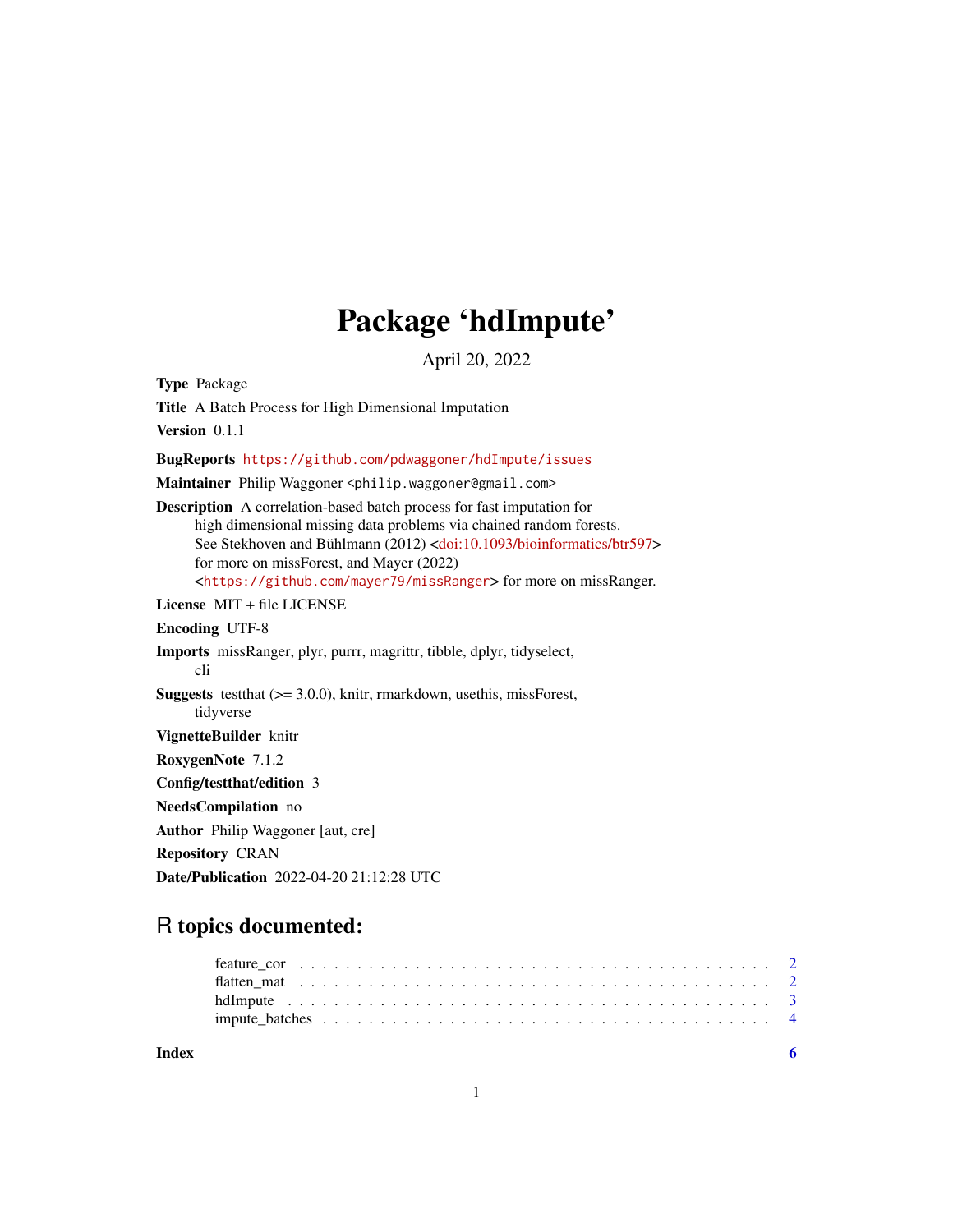<span id="page-1-0"></span>

#### Description

High dimensional imputation via batch processed chained random forests Build correlation matrix

#### Usage

```
feature_cor(data, return_cor)
```
#### Arguments

| data       | A data object.                                                           |
|------------|--------------------------------------------------------------------------|
| return_cor | Logical. Should the correlation matrix be printed? Default set to FALSE. |

#### Value

A cross-feature correlation matrix

#### References

van Buuren S, Groothuis-Oudshoorn K (2011). "mice: Multivariate Imputation by Chained Equations in R." Journal of Statistical Software, 45(3), 1-67. doi: <10.18637/jss.v045.i03>

#### Examples

```
## Not run:
feature_cor(data = data, return_cor = FALSE)
```
## End(Not run)

flatten\_mat *Flatten and arrange cor matrix to be df*

#### Description

Flatten and arrange cor matrix to be df

#### Usage

flatten\_mat(cor\_mat, return\_mat)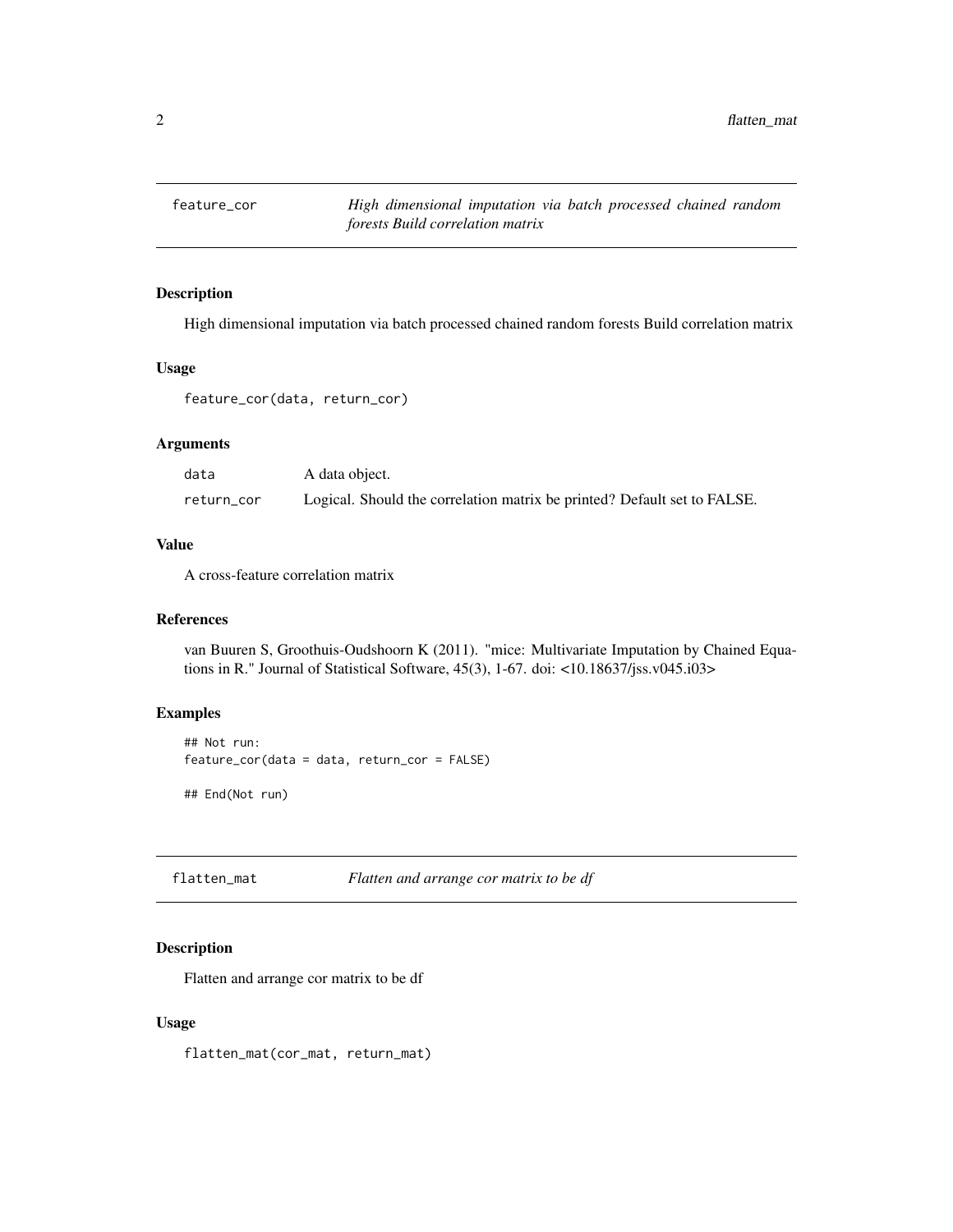#### <span id="page-2-0"></span>hdImpute 300 and 300 and 300 and 300 and 300 and 300 and 300 and 300 and 300 and 300 and 300 and 300 and 300 and 300 and 300 and 300 and 300 and 300 and 300 and 300 and 300 and 300 and 300 and 300 and 300 and 300 and 300 a

#### Arguments

| cor_mat    | A correlation matrix output from running feature_cor()                 |
|------------|------------------------------------------------------------------------|
| return_mat | Logical. Should the flattened matrix be printed? Default set to FALSE. |

#### Value

A vector of correlation-based ranked features

#### Examples

```
## Not run:
flatten_mat(cor_mat = cor_mat, return_mat = FALSE)
```
## End(Not run)

| hdImpute | Complete halmpute process: correlation matrix, flatten, rank, create |  |  |
|----------|----------------------------------------------------------------------|--|--|
|          | batches, impute, join                                                |  |  |

#### **Description**

Complete hdImpute process: correlation matrix, flatten, rank, create batches, impute, join

#### Usage

```
hdImpute(data, batch, pmm_k, n_trees, seed, save)
```
#### Arguments

| data                   | Original data frame (with missing values)                                                                          |
|------------------------|--------------------------------------------------------------------------------------------------------------------|
| batch                  | Numeric. Batch size.                                                                                               |
| $pmm$ <sub>_</sub> $k$ | Integer. Number of neighbors considered in imputation. Default set at 5.                                           |
| n_trees                | Integer. Number of trees used in imputation. Default set at 15.                                                    |
| seed                   | Integer. Seed to be set for reproducibility.                                                                       |
| save                   | Should the list of individual imputed batches be saved as .rds file to working<br>directory? Default set to FALSE. |

#### Details

Step 1. group data by dividing the row\_number() by batch size (batch, number of batches set by user) using integer division. Step 2. pass through group\_split() to return a list. Step 3. impute each batch individually and time. Step 4. generate completed (unlisted/joined) imputed data frame

#### Value

A completed, imputed data set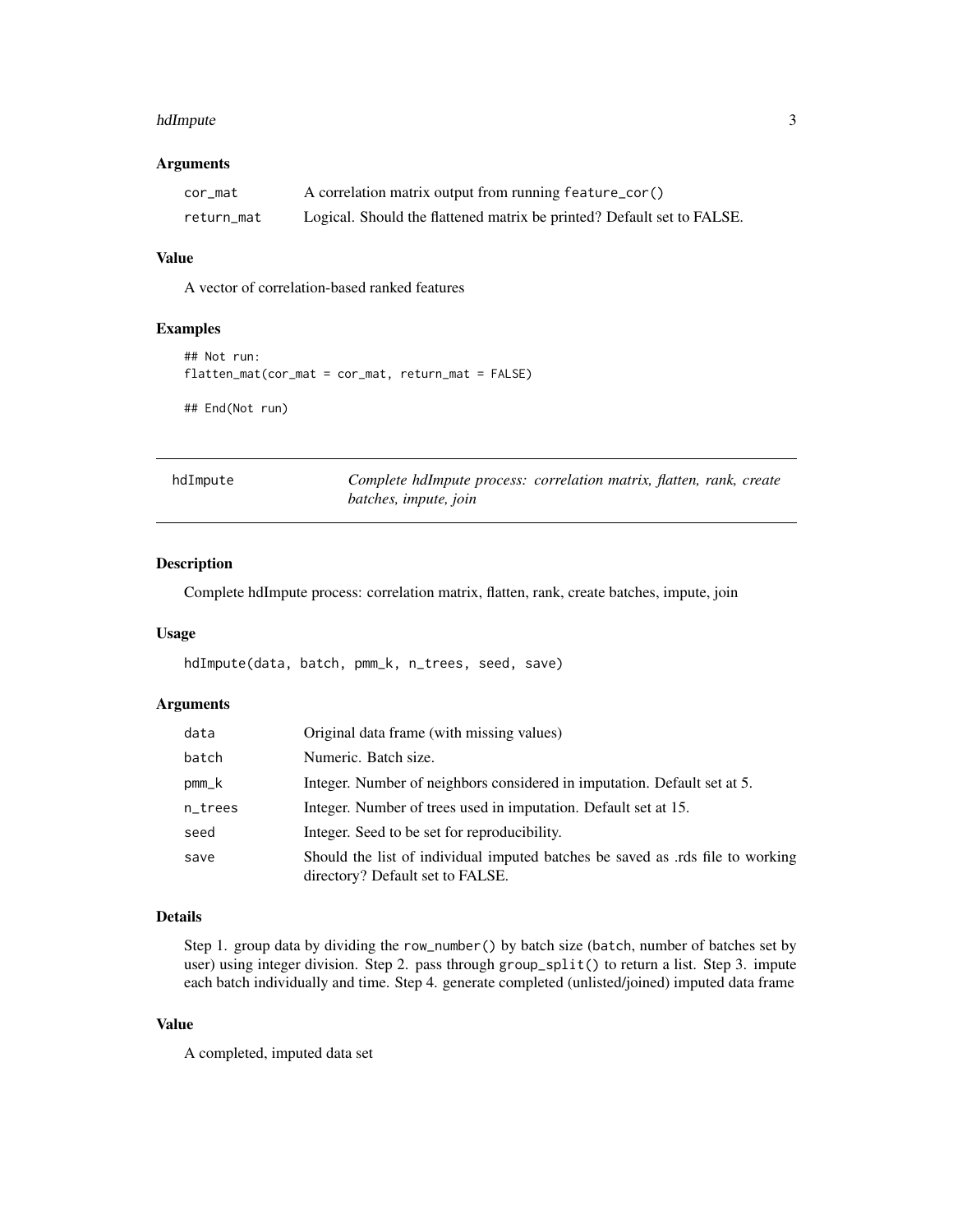#### <span id="page-3-0"></span>References

Stekhoven, D. J., & Bühlmann, P. (2012). MissForest—non-parametric missing value imputation for mixed-type data. Bioinformatics, 28(1), 112-118.

#### Examples

```
## Not run:
impute_batches(data = data,
batch = 2, pmm_k = 5, n_trees = 15,
seed = 123, save = FALSE)
```

```
## End(Not run)
```
impute\_batches *Impute batches and return completed data frame*

#### Description

Impute batches and return completed data frame

#### Usage

```
impute_batches(data, features, batch, pmm_k, n_trees, seed, save)
```
#### Arguments

| data                   | Original data frame (with missing values)                                                                         |
|------------------------|-------------------------------------------------------------------------------------------------------------------|
| features               | Correlation-based vector of ranked features output from running flatten_mat()                                     |
| batch                  | Numeric. Batch size.                                                                                              |
| $pmm$ <sub>_</sub> $k$ | Integer. Number of neighbors considered in imputation. Default at 5.                                              |
| n_trees                | Integer. Number of trees used in imputation. Default at 15.                                                       |
| seed                   | Integer. Seed to be set for reproducibility.                                                                      |
| save                   | Should the list of individual imputed batches be saved as rds file to working<br>directory? Default set to FALSE. |

#### Details

Step 1. group data by dividing the row\_number() by batch size (batch, number of batches set by user) using integer division. Step 2. pass through group\_split() to return a list. Step 3. impute each batch individually and time. Step 4. generate completed (unlisted/joined) imputed data frame

#### Value

A completed, imputed data set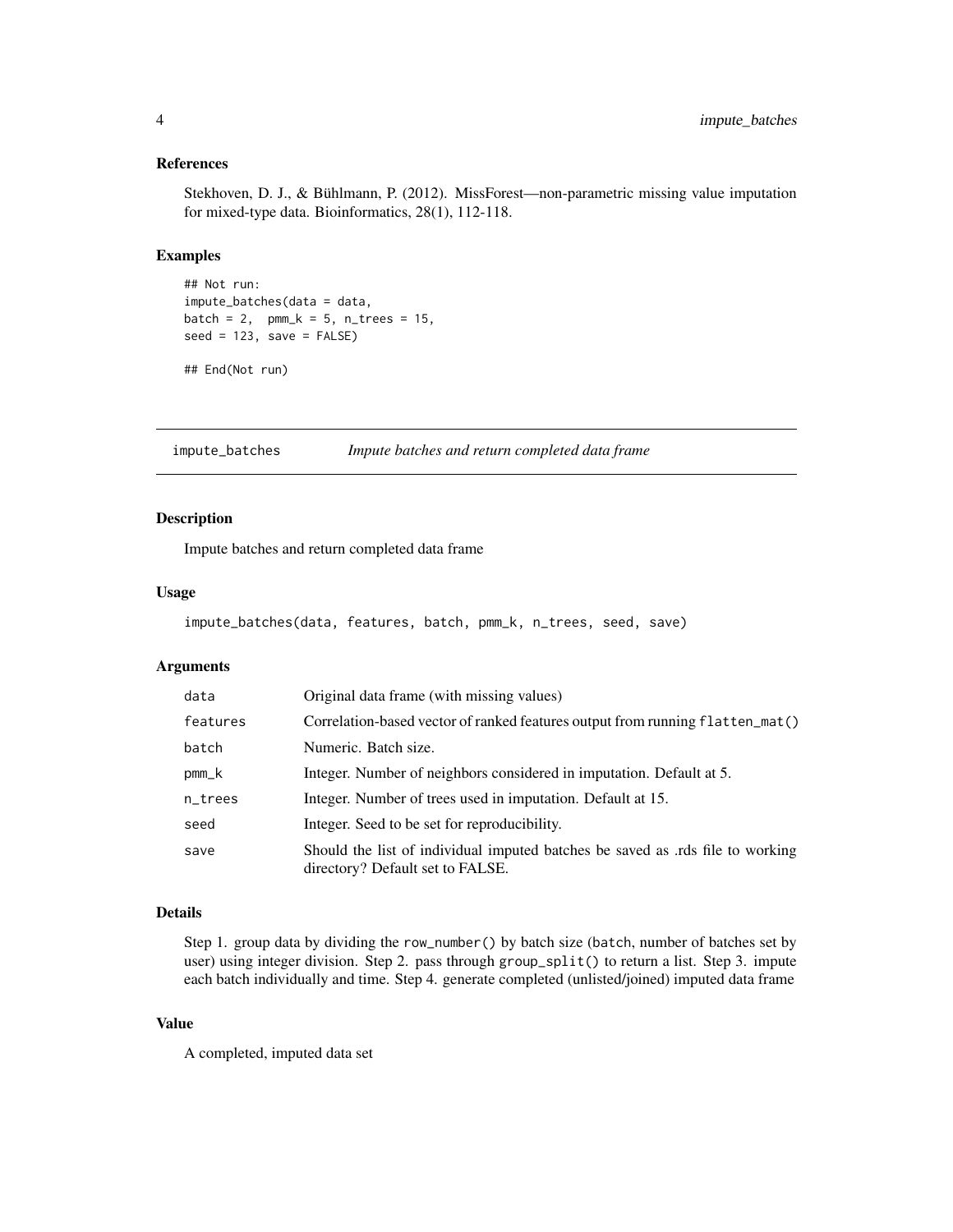#### impute\_batches 5

#### References

Stekhoven, D. J., & Bühlmann, P. (2012). MissForest—non-parametric missing value imputation for mixed-type data. Bioinformatics, 28(1), 112-118.

#### Examples

```
## Not run:
impute_batches(data = data, features = flat_mat,
batch = 2, pmm_k = 5, n_trees = 15, seed = 123,
save = FALSE)
```
## End(Not run)